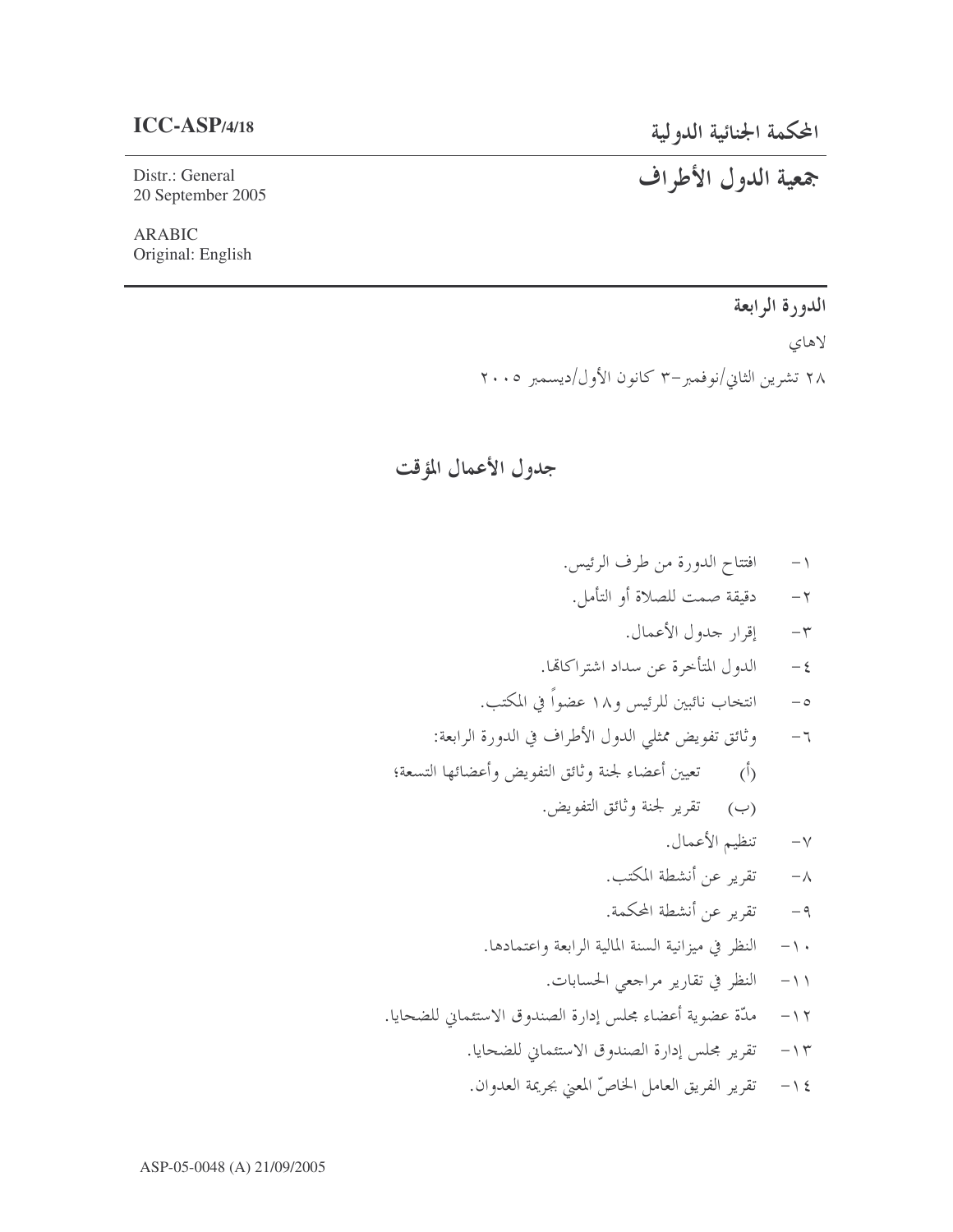.p-+ O(b mYBq5 +:/8j+(p( "! U-fK5 g-@h+Z4 "L X-fK5 g-@h+Z45 O@-@r-\_Z p( W2V .-fK5 g-@h+Z4 )\*s t
-M( WEV .)-K95 8
+:-9d -?-M5 O@-@r-\_Z :8u-Z 8\$c\$BI 0;85
` \*-Tv "] .r-M O:+BEr-M O:+BQ M8(+A w? " .0N-9(C5(-M CRxB1N8\$Y\$;-D(p( "a .8\$ + 8\$%-Z[8Hf5 yN---43 q\*
\$G -H( .8%+ -DB " .& '+ 8\$M[ 85D9B)\*+ +9:-H(+\$:zS5M-d \*9( .8\$ -B8\$c\$B8Z{5 85D9B)\*+ +9:-H(+\$:zS5M-d \*9( .|A2 0%-( =

 $- - 0 - -$